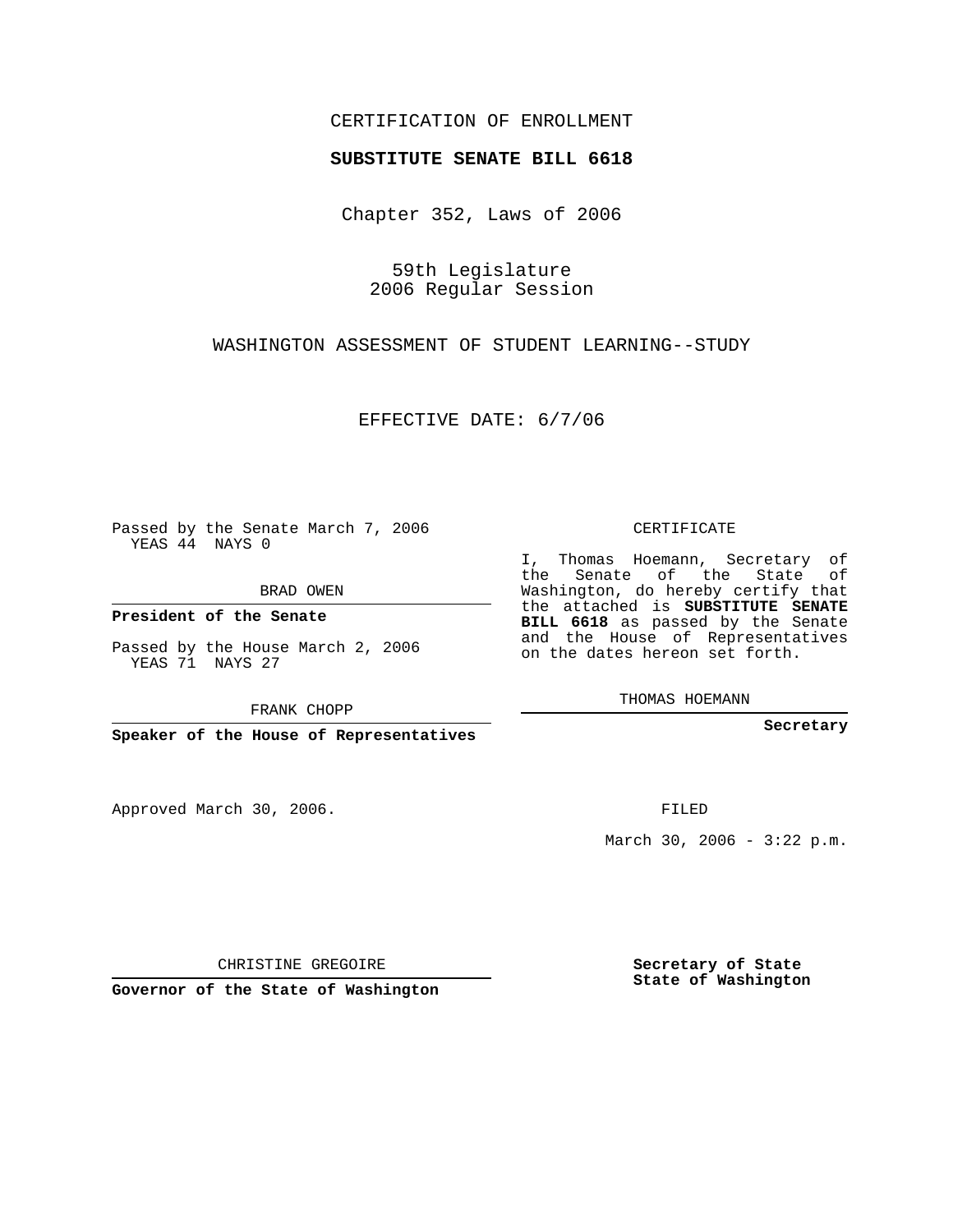## **SUBSTITUTE SENATE BILL 6618** \_\_\_\_\_\_\_\_\_\_\_\_\_\_\_\_\_\_\_\_\_\_\_\_\_\_\_\_\_\_\_\_\_\_\_\_\_\_\_\_\_\_\_\_\_

\_\_\_\_\_\_\_\_\_\_\_\_\_\_\_\_\_\_\_\_\_\_\_\_\_\_\_\_\_\_\_\_\_\_\_\_\_\_\_\_\_\_\_\_\_

AS AMENDED BY THE HOUSE

Passed Legislature - 2006 Regular Session

**State of Washington 59th Legislature 2006 Regular Session By** Senate Committee on Early Learning, K-12 & Higher Education

READ FIRST TIME 02/01/06.

1 AN ACT Relating to the high school assessment system; and creating 2 new sections.

3 BE IT ENACTED BY THE LEGISLATURE OF THE STATE OF WASHINGTON:

(originally sponsored by Senators McAuliffe and Schmidt)

 NEW SECTION. **Sec. 1.** In 1993 the Washington legislature laid out a vision of a revitalized school system in Washington state. Envisioned was a comprehensive assessment system committed to high academic standards for all of its students. The Washington assessment of student learning was created as a tool to measure whether students were reaching the high academic standards. The legislature continues to support this assessment as a part of a comprehensive assessment system. Recently some alternative assessments have been developed. The legislature finds that there is interest in exploring why some students have not been able to meet the state standards and whether additional alternative methods, options, procedures, or performance measures could be used to augment the current system.

16 NEW SECTION. **Sec. 2.** (1) The Washington state institute for 17 public policy shall conduct a study to explore options to augment the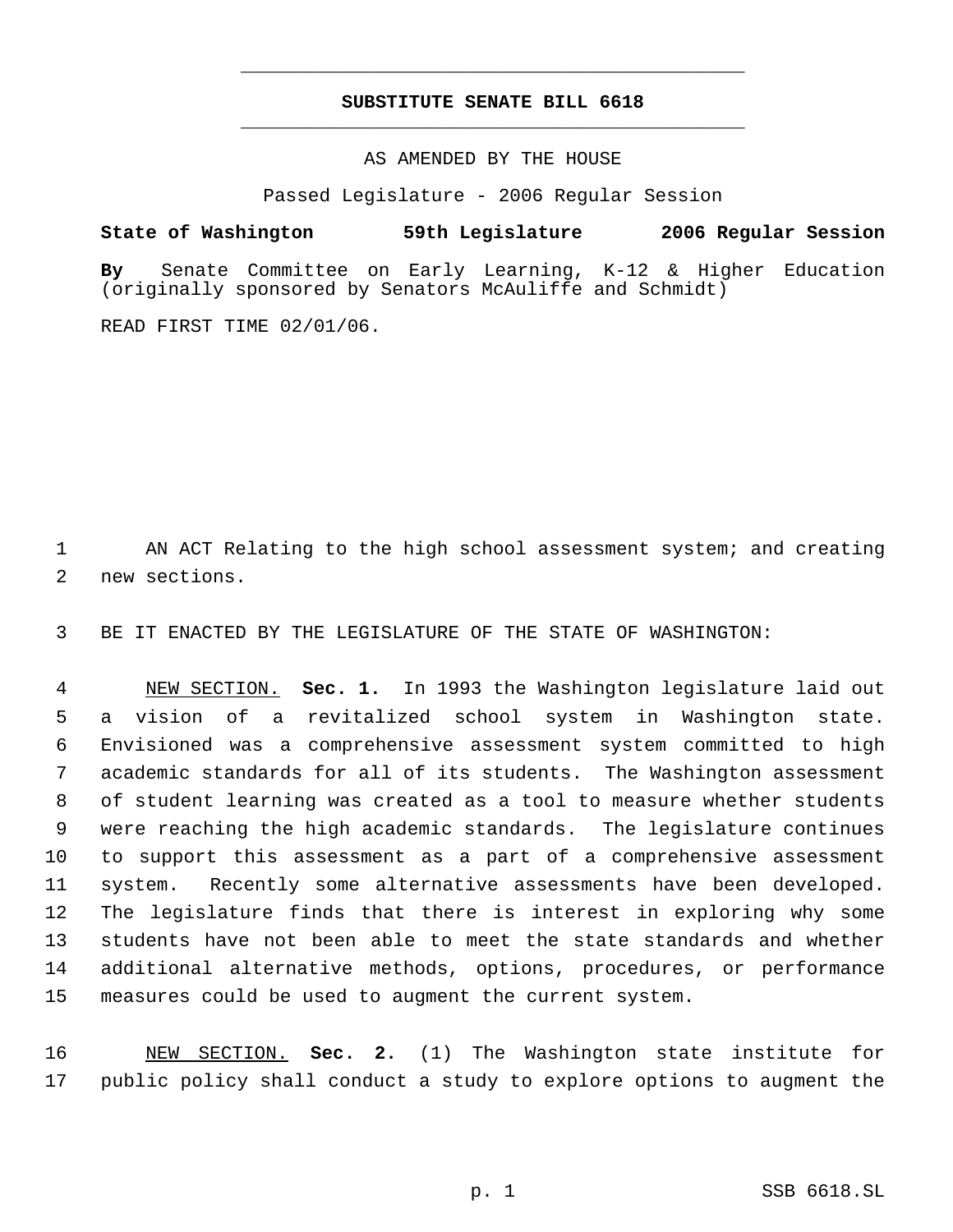current system of assessments to provide additional opportunities for students to demonstrate that they have met the state learning standards. The study is limited to:

 (a) A review and statistical analysis of Washington assessment of student learning data to increase understanding of the students who did not meet the standard in one or more areas of assessment, identify the characteristics of those students, and identify possible barriers to 8 student success or possible causes of the lack of success;

 (b) A review and identification of additional alternative assessment options that could be used to augment the current assessment system. In identifying the alternative assessment options, the institute shall include a review of alternative assessments used in other states as well as those that have been developed and those that have been proposed in Washington. The institute shall examine the use of national tests as well as career skill certification exams in their review of possible alternative assessment options. For each of the identified alternative assessment options, the study shall at a minimum include:

(i) An estimation of the costs for implementation;

20 (ii) A review of the cultural appropriateness;

 (iii) Whether the alternative assessment reliably measures a student's ability to meet state learning standards in one or more of 23 the required content areas;

 (iv) Whether the alternative assessment is in compliance with RCW 28A.655.061(1); and

 (v) Any challenges to implementation for each of the identified alternative assessment options, including any legislative action necessary for implementation;

 (c) A review and identification of additional alternative methods, procedures, or combinations of performance measures, including those proposed in Washington, to assess whether students have met the state learning standards. For each of the identified alternative methods, procedures, or performance measures, the study shall at a minimum include:

(i) An estimation of the costs for implementation;

(ii) A review of the cultural appropriateness;

(iii) Whether the method, procedure, or performance measure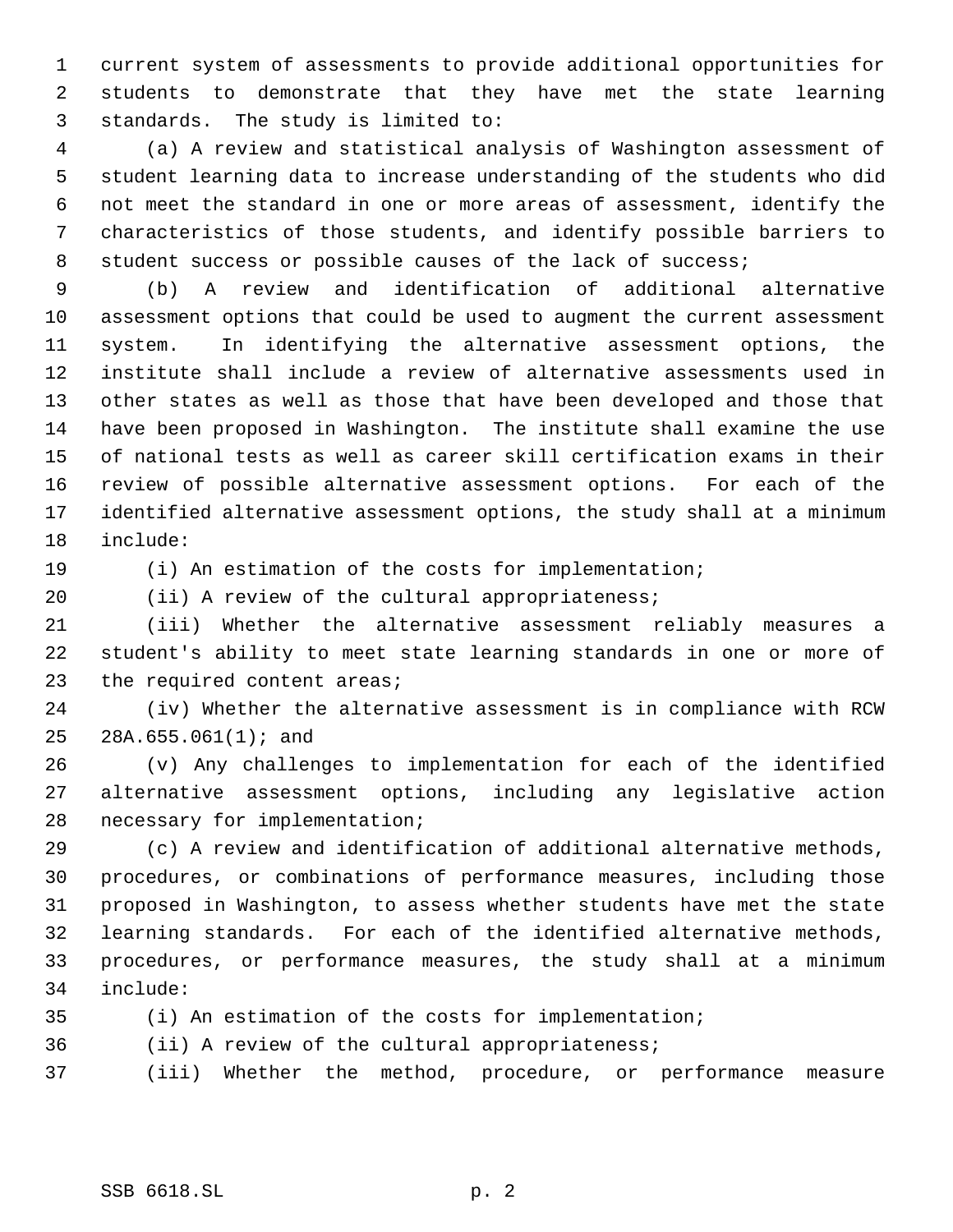reliably measures a student's ability to meet state learning standards 2 in one or more of the required content areas;

 (iv) Whether the method, procedure, or performance measure is in compliance with RCW 28A.655.061(1);

 (v) Any challenges to implementation for each of the identified methods, procedures, or performance measures, including any legislative action necessary for implementation; and

 (vi) Whether the procedures or methods could be standardized across the state.

 (2) The Washington state institute for public policy shall provide an interim report to the legislature by December 1, 2006, and a final report by December 1, 2007. The interim report shall include a preliminary statistical analysis of the information required under subsection (1)(a) of this section and shall include recommendations on at least two alternative assessment options, alternative methods, procedures, or performance measures that were reviewed under subsection (1)(b) and (c) of this section. The final study shall include suggestions for any follow-up studies that the legislature could undertake to continue to build on the information obtained in this study.

 (3) The institute shall consult, at a minimum, with nationally recognized experts on assessments including representatives from nationally recognized centers for multicultural education, representatives of the office of the superintendent of public instruction, educators, counselors, parents, the business community, classified employees, career and technical organizations, representatives of federally recognized Washington tribes, representatives of cultural, linguistic, and racial minority groups, and the community of persons with disabilities in developing the initial list of possible alternative assessment options, alternative assessment methods, procedures, or performance measures to be reviewed under subsection (1)(b) and (c) of this section.

 (4) The office of the superintendent of public instruction and school districts shall provide the institute with access to all necessary data to conduct the studies in this act.